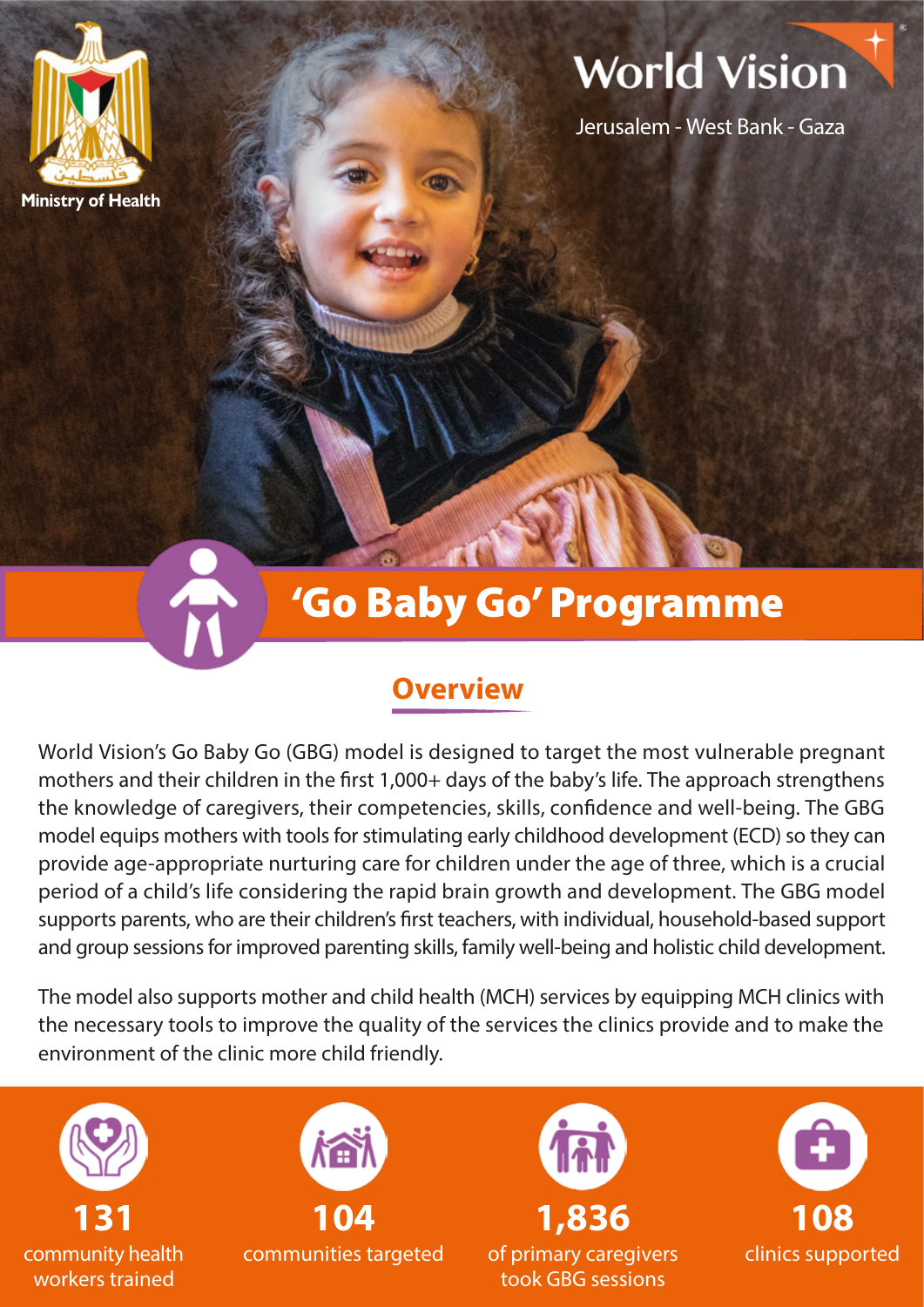



'Go Baby Go' Programme National Impact, Oct 2020 - Sep 2021

'Go Baby Go' Programme National Impact, Oct 2020 - Sep 2021